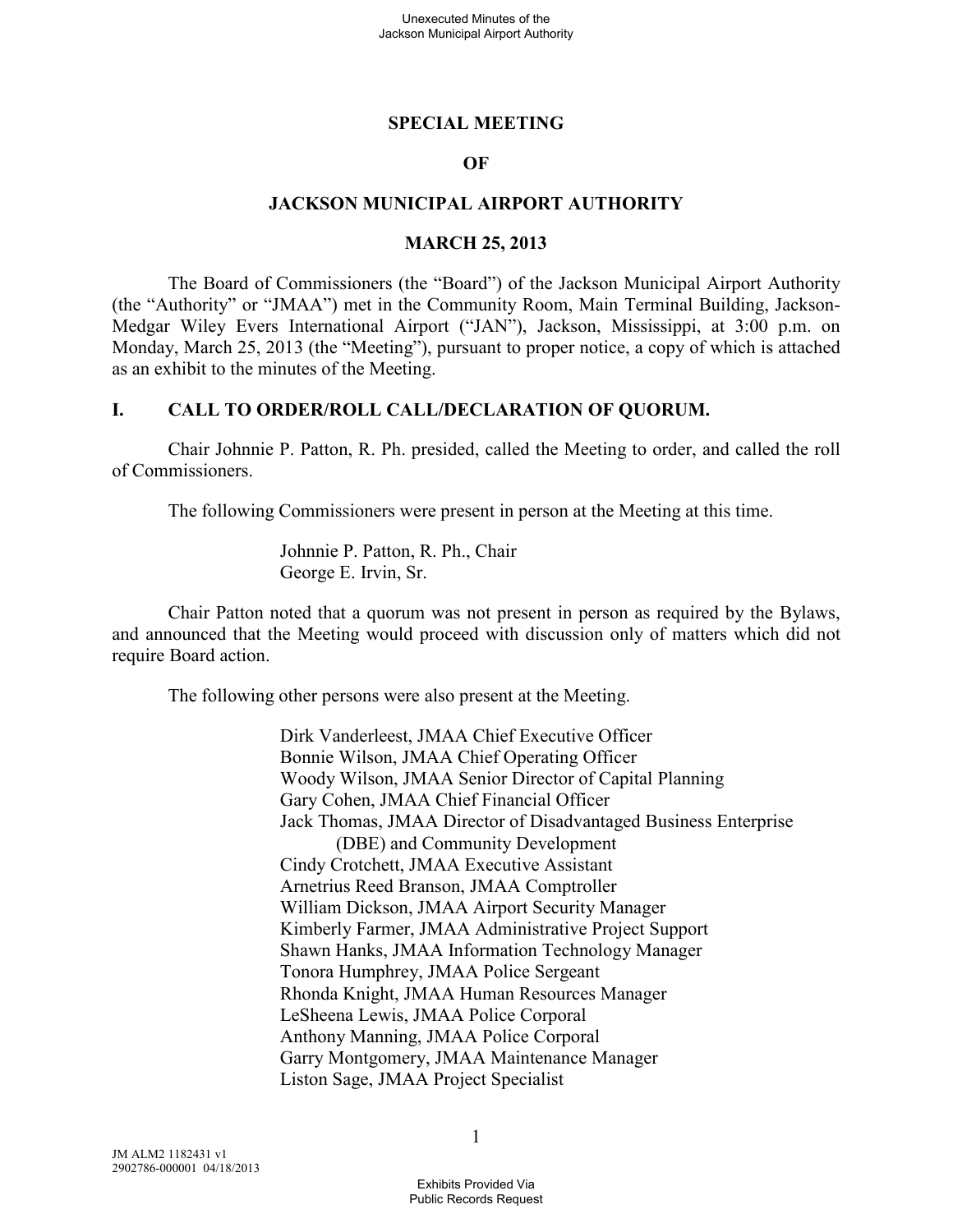Chuck Lott, Neel-Schaffer, Inc. Jim White, Waggoner Engineering, Inc. Alan Moore, Baker Donelson Bearman Caldwell & Berkowitz Jeff Wagner, Baker Donelson Bearman Caldwell & Berkowitz Marlena Pickering, Baker Donelson Bearman Caldwell & Berkowitz

# **II. APPROVAL AND EXECUTION OF MINUTES.**

Chair Patton deferred action on this matter until a quorum of the Board was physically present at the Meeting.

#### **III. PUBLIC COMMENTS.**

None.

#### **IV. REPORTS.**

# **A. Chief Executive Officer.**

#### **1.** *Terminal Renovations and Expansion Concepts.*

Mr. Vanderleest presented and discussed a PowerPoint presentation entitled "Terminal Renovations and Expansion Concepts," a copy of which is attached as an exhibit to the minutes of the Meeting.

# **2.** *Employee and Organizational Recognitions.*

a. LeSheena Lewis, JMAA Police Corporal.

Mr. Vanderleest recognized and commended Corporal Lewis for her recent promotion to the rank of police corporal.

b. Anthony Manning, JMAA Police Corporal.

Mr. Vanderleest recognized and commended Corporal Manning for his recent promotion to the rank of police corporal.

c. Employee of the Month, March 2013: Liston Sage, Project Specialist, HR & Administration Department.

> Mr. Vanderleest recognized and commended Mr. Sage for being named Employee of the Month for March 2013.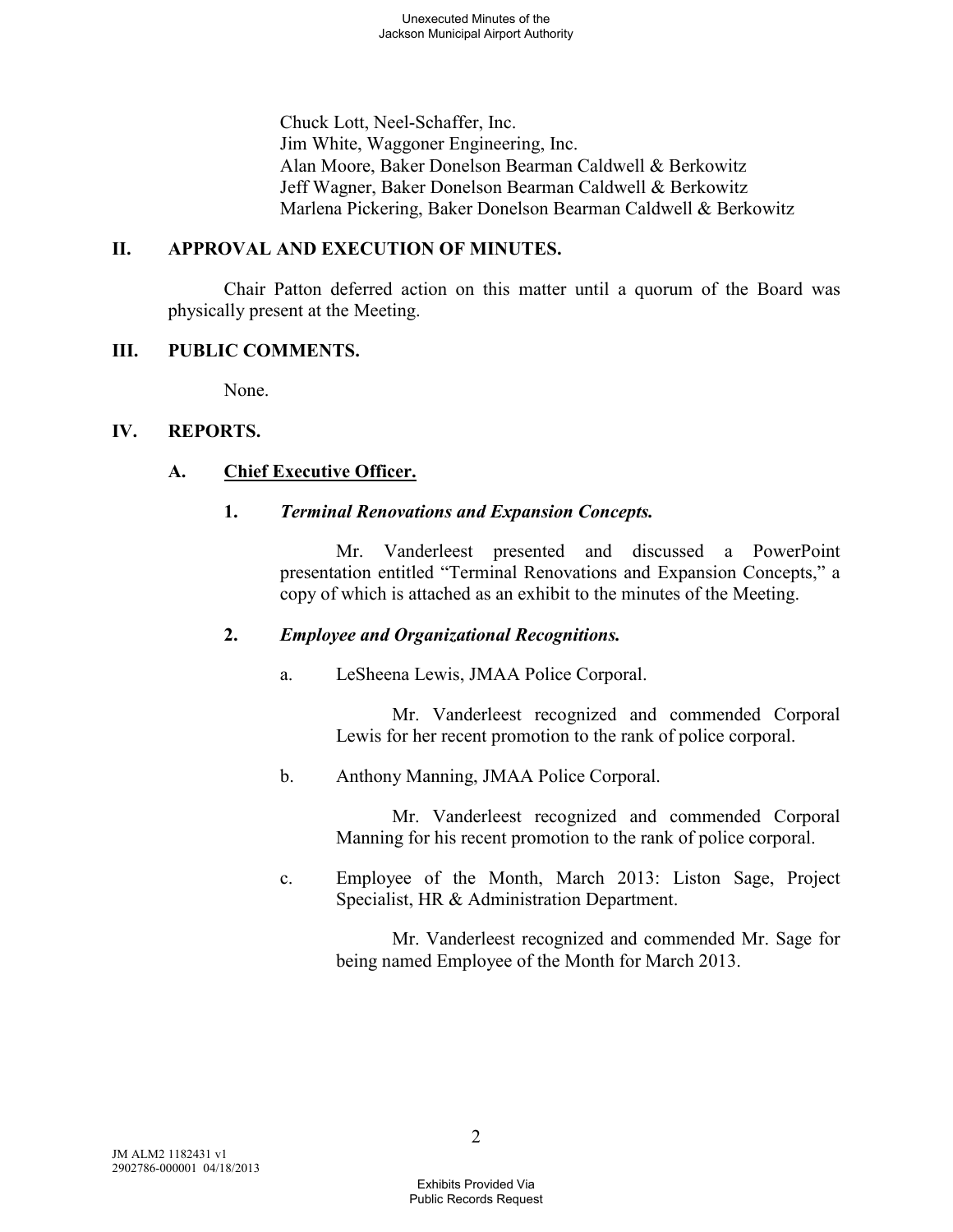d. Jackson Municipal Airport Authority: American Association of Airport Executives, 2012 Excellence Award for Airport Training.

> Mr. Vanderleest informed the Board that the Authority had received the 2012 Excellence Award for Airport Training from the American Association of Airport Executives.

### **3.** *Ground Transportation.*

Mr. Vanderleest discussed an upcoming public meeting to be held at JAN to discuss new ground transportation rules and regulations for JAN, as set out in a PowerPoint presentation, a copy of which is attached as an exhibit to the minutes of the Meeting.

Commissioner Sylvia Stewart joined the Meeting at this time. Her presence constituted a quorum physically present at the Meeting, so the Meeting was competent to proceed with discussion and action on all matters.

Commissioner Glenda Glover also joined the Meeting at this time by telephone. Commissioner Glover could hear everyone who spoke during the Meeting, and everyone at the Meeting could hear Commissioner Glover.

Now that a quorum of the Board was physically present at the Meeting, Chair Patton said that the Board would return to the normal agenda.

# **II. CONTINUATION OF APPROVAL AND EXECUTION OF MINUTES.**

# **A. Regular Work Session of the Board of Commissioners, February 21, 2013.**

#### **B. Regular Monthly Meeting of the Board of Commissioners, February 25, 2013.**

After discussion, upon motion duly made by Commissioner Irvin, seconded by Commissioner Stewart, and unanimously approved by the affirmative votes of all Commissioners present, the minutes described above were approved as presented and directed to be filed in the appropriate minute book and records of the Authority.

# **IV. CONTINUATION OF REPORTS.**

#### **A. Chief Executive Officer.**

- **4.** *Airport Project Manager Summary, Period Ending February 28, 2013.*
- **5.** *Airport Activity Statistics Report, Period Ending February 28, 2013.*

Mr. Vanderleest directed the Board's attention to the Airport Project Manager Summary and the Airport Activity Statistics Report as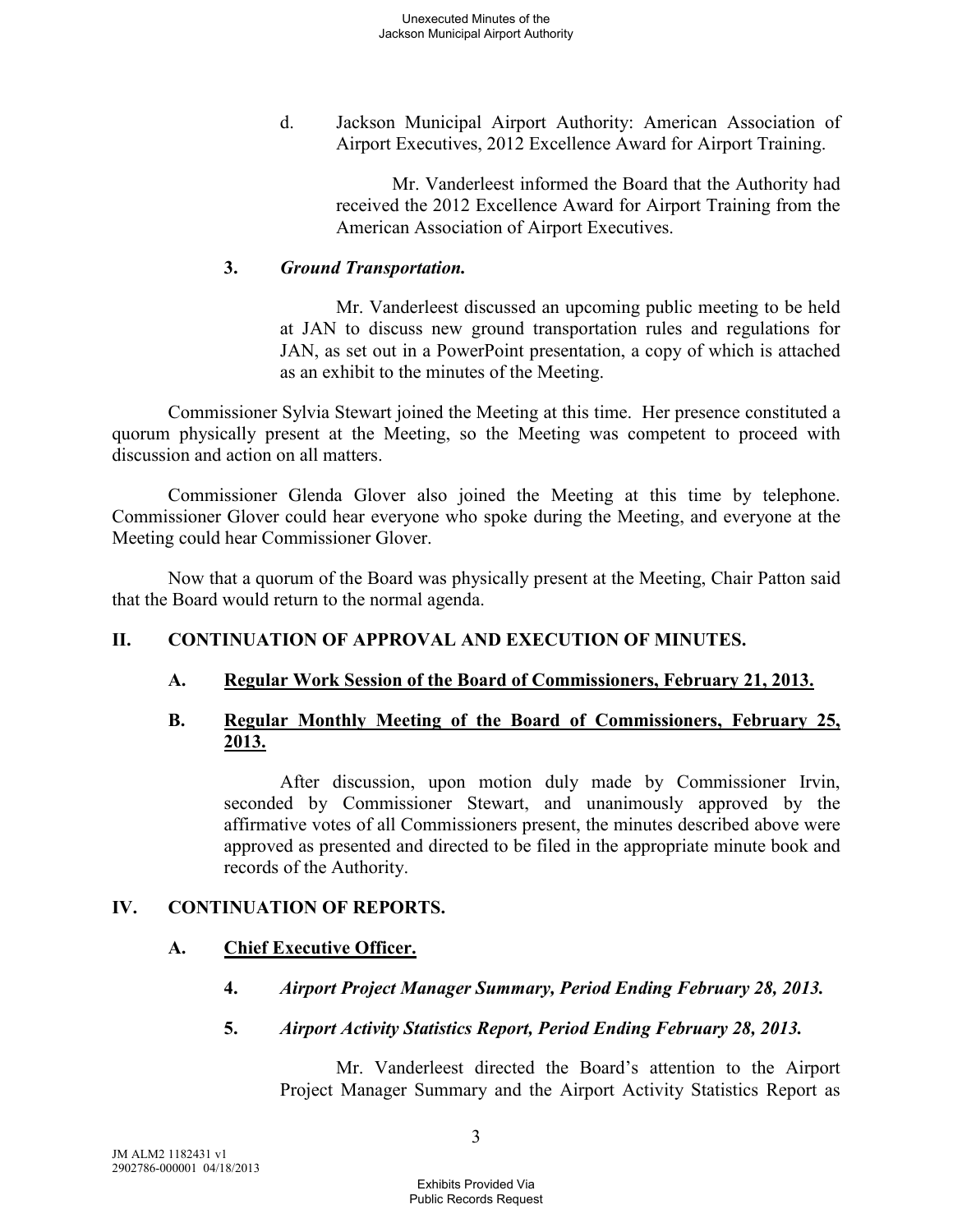found in the packet distributed to the Board prior to the Meeting (the "Packet"), and discussed these reports with the Board. A copy of the Packet is attached as an exhibit to the minutes of the Meeting.

### **6.** *Southwest Airlines.*

Mr. Vanderleest said that Duane O'Neil, Executive Director of the Greater Jackson Partnership (Chamber of Commerce), and Mr. Vanderleest would visit Southwest Airlines later in the week. Mr. Vanderleest said that by August 2013, Southwest's flights at JAN would be reduced to four flights per day: two to Houston and one each to Chicago and Orlando. In effect, JAN had lost 50% of its Southwest service in the past year. Mr. Vanderleest said that he hoped to return with a better understanding of Southwest's plans for JAN in the future.

# **7.** *Federal Sequestration.*

Mr. Vanderleest said that Hawkins Field is currently listed among 149 FAA "contract towers" that FAA will discontinue operating as of April 5, 2013, because of the federal budget sequestration. Mr. Vanderleest said that although inconvenient, safety would not be compromised at Hawkins Field.

#### **B. Attorney.**

# **1.** *Proposed Amendment to Bylaws of the Authority.*

Mr. Moore distributed to the Board a proposed amendment to the Bylaws of the Authority, which would allow participation of Commissioners by telephone or video to count toward a quorum. In other words, the amendment would remove the requirement that three Commissioners must be physically present at a Board meeting in order for a quorum to exist. Without a quorum, no action can be taken by the Board. A copy of the proposed amendment is attached as an exhibit to the minutes of the Meeting.

Commissioner Irvin suggested that if less than three Commissioners are physically present at a Board Meeting, Board action should be limited to approving the Claims Docket.

Mr. Moore suggested that any requirement for physical presence at a Board meeting should be reduced or eliminated in the case of an emergency meeting, which only requires three hours' notice.

After considerable discussion, the Board declined to act on the matter at this time, and asked Mr. Moore to revise the proposed amendment to limit action at a meeting where less than three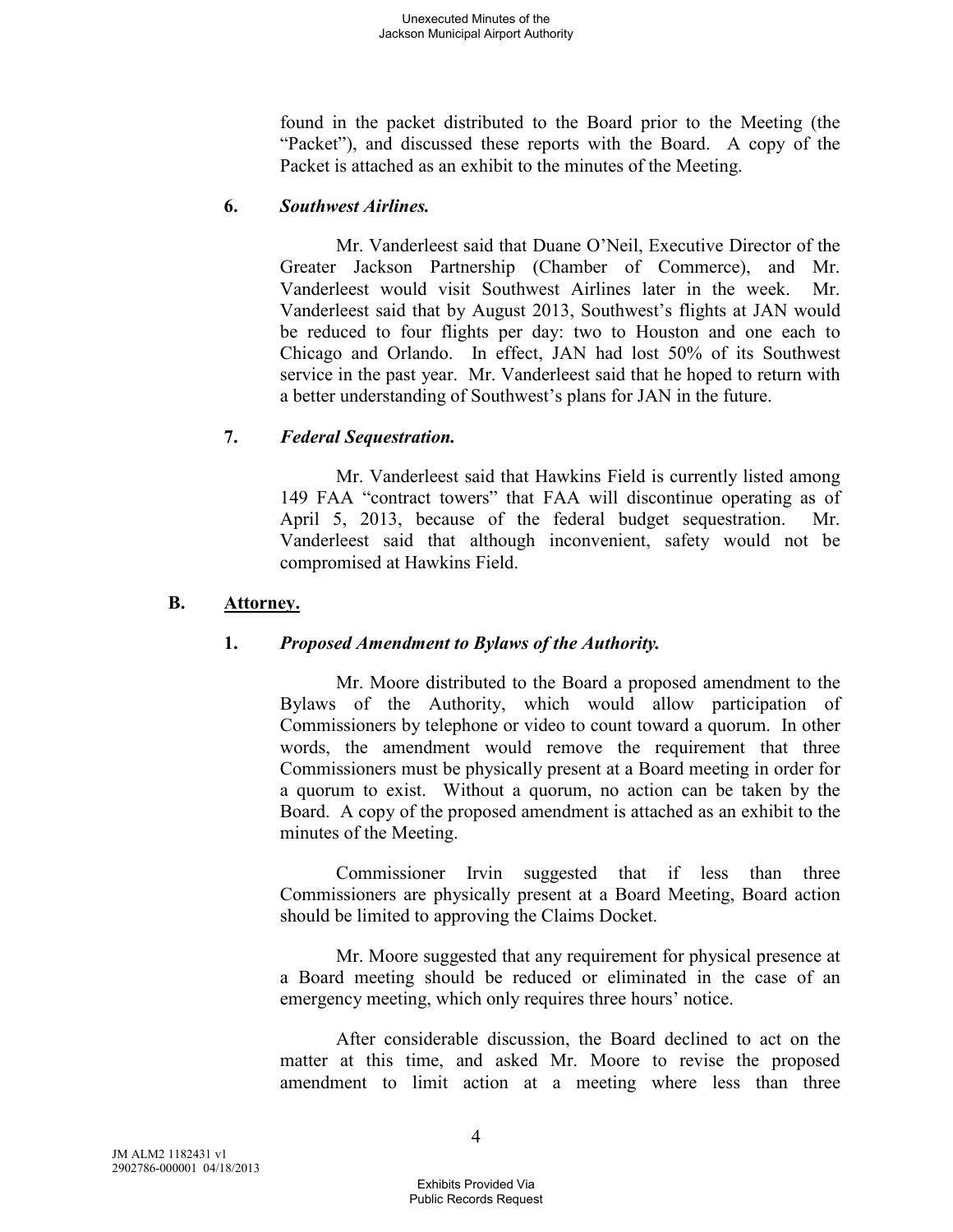Commissioners are physically present to approval of the Claims Docket, and to provide that actions can be taken at emergency meetings even if only one Commissioner is physically present.

# **2.** *Venue Legislation.*

Mr. Moore advised the Board that House Bill 279 had been passed by both chambers of the Mississippi Legislature and signed by the Governor, and was now in effect, allowing non-felony charges at JAN to be prosecuted in the Rankin County court system.

# **V. ACTION ITEMS.**

# **A. Financial Matters.**

# **1.** *Financial Reports for February 2013.*

- a. Balance Sheet: Accept.
- b. Income Statement: Accept.
- c. Claims Docket for February 2013: Approve.

Mr. Vanderleest directed the Board's attention to the above referenced financial reports for February 2013, and the Claims Docket for February 2013, all of which were included in the Packet.

After discussion, upon motion duly made by Commissioner Irvin, seconded by Commissioner Stewart, and unanimously approved by the affirmative votes of all Commissioners present, the Board adopted the following resolution.

# **RESOLUTION ACCEPTING FINANCIAL REPORTS FOR FEBRUARY 2013 AND APPROVING AND AUTHORIZING PAYMENT OF CLAIMS DOCKET FOR FEBRUARY 2013**

**WHEREAS**, the Board of Commissioners (the "Board") of the Jackson Municipal Airport Authority (the "Authority") has reviewed and considered (i) the Balance Sheet and the Income Statement for the Authority for the month and period ending February 28, 2013 (the "Financial Reports") and (ii) the Claims Docket for the Authority for the month of February 2013 (the "Claims"), both the Financial Reports and the Claims being (i) included in the packet distributed to the Board prior to the March 25, 2013,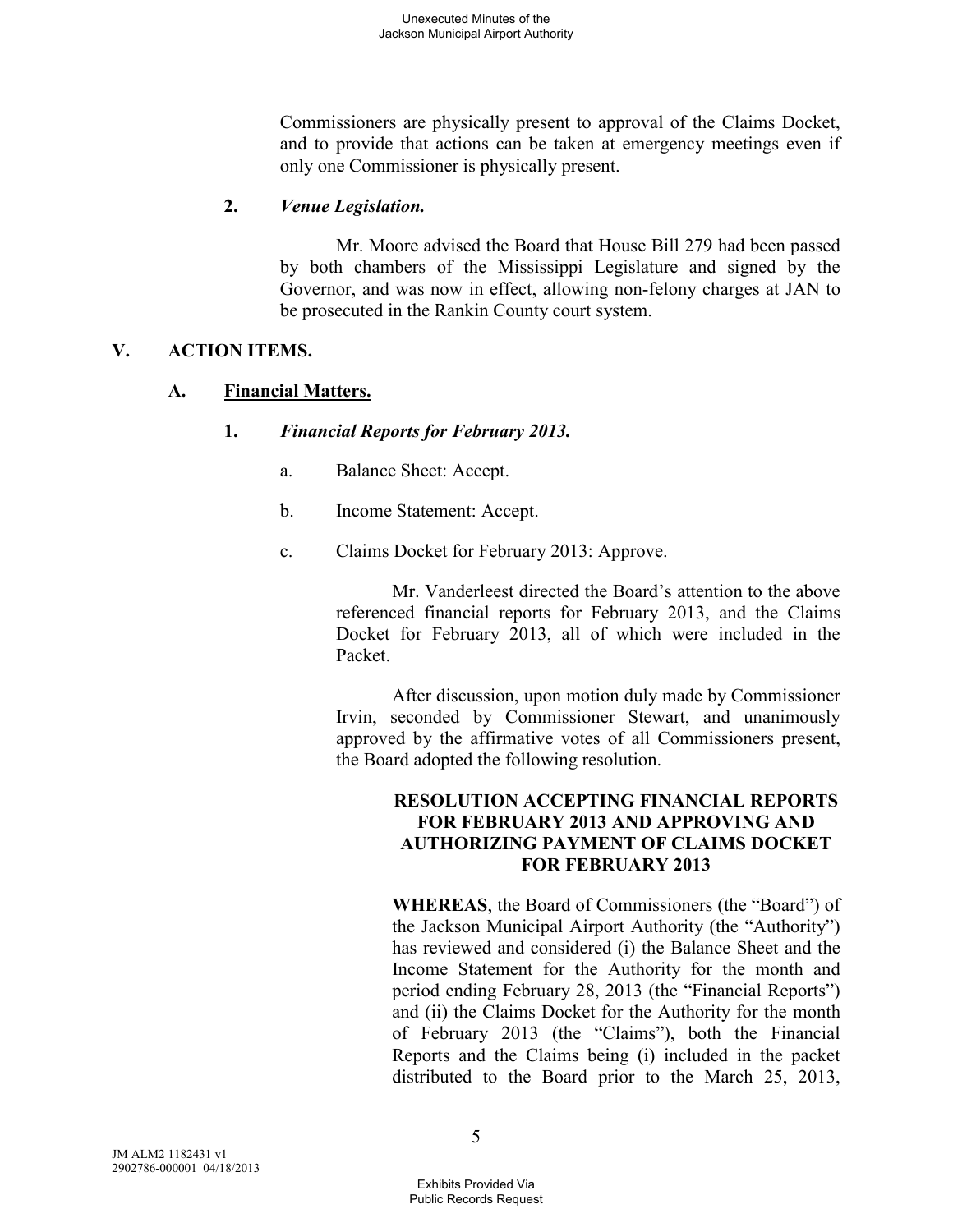Special Meeting of the Board, and (ii) incorporated herein by reference;

**NOW, THEREFORE, BE IT RESOLVED**, the Board hereby (i) accepts the Financial Reports and (ii) approves and authorizes payment of the Claims in the total amount of \$3,188,226.00.

#### **B. Service Agreements.**

# **1.** *Air Service Development Consulting, JMAA: Approve Agreement (Boyd Group).*

Mr. Vanderleest directed the Board's attention to the memorandum in the Packet which described this matter, and discussed this matter with the Board.

After discussion, upon motion duly made by Commissioner Irvin, seconded by Commissioner Stewart, and unanimously approved by the affirmative votes of all Commissioners present, the Board adopted the following resolution.

# **RESOLUTION APPROVING AND AUTHORIZING PROFESSIONAL SERVICES AGREEMENT WITH THE BOYD GROUP INTERNATIONAL, INC.**

**WHEREAS**, the staff of the Jackson Municipal Airport Authority (the "Authority") has recommended that the Board of Commissioners (the "Board") of the Authority approve and authorize negotiation and execution of a professional services agreement with The Boyd Group International, Inc. ("Boyd"), whereby Boyd will provide assistance with air service development and retention related matters for a term of one year, the fees for such services not to exceed \$65,000 (the "Boyd Agreement"), as more particularly described in that certain memorandum dated March 11, 2013, (i) included in the packet distributed to the Board prior to the March 25, 2013, Special Meeting of the Board, and (ii) incorporated herein by reference (the "Memorandum"); and

**WHEREAS**, the Board has reviewed the Memorandum and considered the recommendations therein by the staff of the Authority;

**NOW, THEREFORE, BE IT RESOLVED**, the Board hereby determines that it would be in the best interests of and in furtherance of the duties and responsibilities of the Authority to,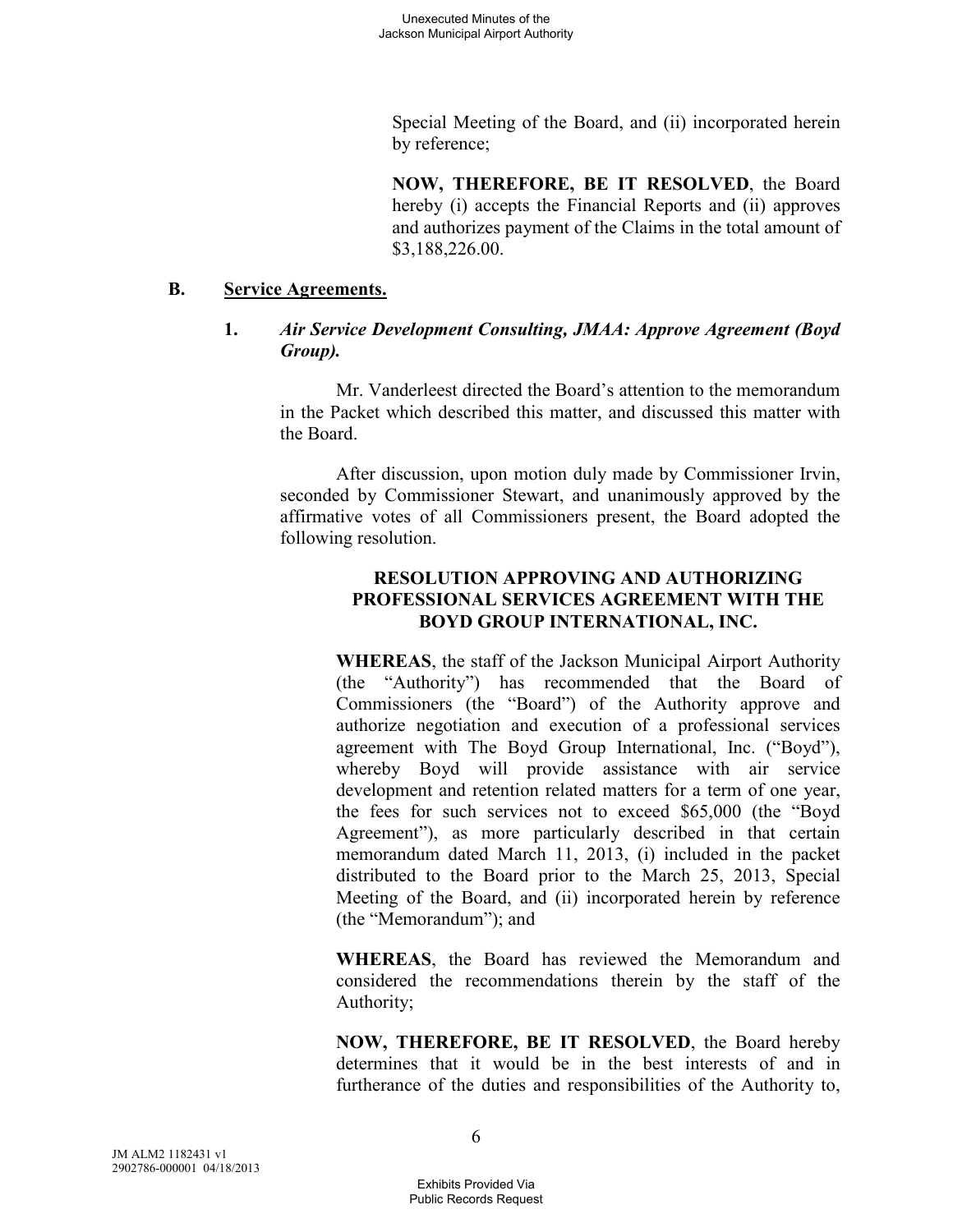and the Board hereby does, approve and authorize negotiation and execution of the Boyd Agreement, said Boyd Agreement to be in such form and to contain such terms and conditions consistent with the Memorandum as may be deemed appropriate by the Chief Executive Officer of the Authority, as evidenced by his execution thereof.

# **C. Construction Projects.**

#### **1.** *JMAA Contract No. 013-11-064, Main Terminal Renovation, JAN: Authorize Amendment to Architectural Agreement (Dale Partners Architects P.A.).*

Mr. Vanderleest directed the Board's attention to the memorandum in the Packet which described this matter, and discussed this matter with the Board.

After discussion, upon motion duly made by Commissioner Stewart, seconded by Commissioner Glover, and unanimously approved by the affirmative votes of all Commissioners present, the Board adopted the following resolution.

#### **RESOLUTION APPROVING AND AUTHORIZING (I) EXPANSION OF PROJECT NO. 013-11, TERMINAL RENOVATION; (II) AMENDMENT TO PROFESSIONAL SERVICES AGREEMENT WITH DALE PARTNERS ARCHITECTS, P.A.; AND (III) INCREASE IN PROJECT BUDGET**

**WHEREAS**, the staff of the Jackson Municipal Airport Authority (the "Authority") has recommended that the Board of Commissioners (the "Board") of the Authority approve and authorize (i) an expansion of the scope for JMAA Project No. 013- 11 Terminal Renovation (formerly Main Terminal, East and West Concourse Improvements, Retail Food and Beverage Service Facility) Project (the "Terminal Renovations") to include certain additional elements for renovation (the "Additional Project Elements"); (ii) negotiation and execution of an amendment to the existing professional services agreement with Dale Partners Architects, P.A. ("Dale"), whereby Dale will provide additional design and construction review services in connection with the Additional Project Elements, at a cost not to exceed \$658,804.91 for a new maximum contract amount of \$2,084,389.02 (the "Dale Amendment"); and (iii) an increase to the Terminal Renovation project budget for a new maximum amount of \$21,255,582.86, all as more particularly described in that certain memorandum dated March 19, 2013, (i) included in the packet distributed to the Board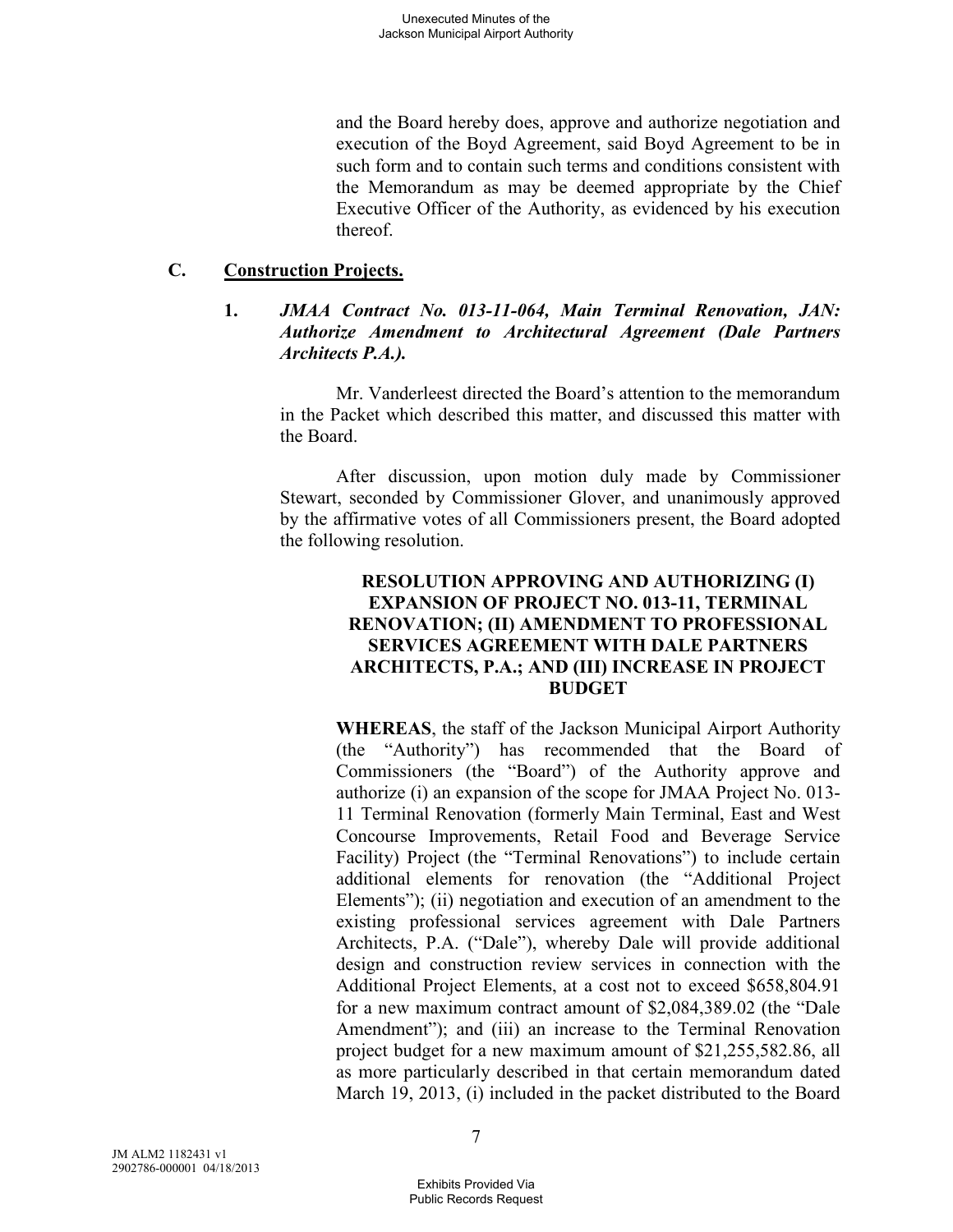prior to the March 25, 2013, Special Meeting of the Board, and (ii) incorporated herein by reference (the "Memorandum"); and

**WHEREAS**, the Board has reviewed the Memorandum and considered the recommendations therein by the staff of the Authority;

**NOW, THEREFORE, BE IT RESOLVED**, the Board hereby determines that it would be in the best interests of and in furtherance of the duties and responsibilities of the Authority to, and the Board hereby does, approve and authorize (i) an expansion to the scope of the Terminal Renovations to include the Additional Project Elements; (ii) negotiation and execution of the Dale Amendment, said Dale Amendment to be in such form and to contain such terms and conditions consistent with the Memorandum as may be deemed appropriate by the Chief Executive Officer of the Authority, as evidenced by his execution thereof; and (iii) an increase to the Terminal Renovation budget for a maximum project budget of \$21,255,582.86.

#### **D. Procurements.**

# **1.** *Airfield Maintenance Equipment, JAN and HKS: Authorize Purchase (Deviney Equipment).*

Mr. Vanderleest directed the Board's attention to the memorandum in the Packet which described this matter, and discussed this matter with the Board.

After discussion, upon motion duly made by Commissioner Irvin, seconded by Commissioner Stewart, and unanimously approved by the affirmative votes of all Commissioners present, the Board adopted the following resolution.

### **RESOLUTION APPROVING AND AUTHORIZING (I) PURCHASE OF THREE KUBOTA TRACTORS AND TWO BUSH HOG MOWERS FROM DEVINEY EQUIPMENT, AND (II) TRADE IN OF OLD MAINTENANCE EQUIPMENT**

**WHEREAS**, the staff of the Jackson Municipal Airport Authority (the "Authority") has recommended that the Board of Commissioners (the "Board") of the Authority approve and authorize the (i) purchase of three new Kubota tractors and two new Bush Hog mowers (the "Equipment") for airfield maintenance at Hawkins Field and Jackson-Medgar Wiley Evers International Airport from Deviney Equipment ("Deviney") at a state contract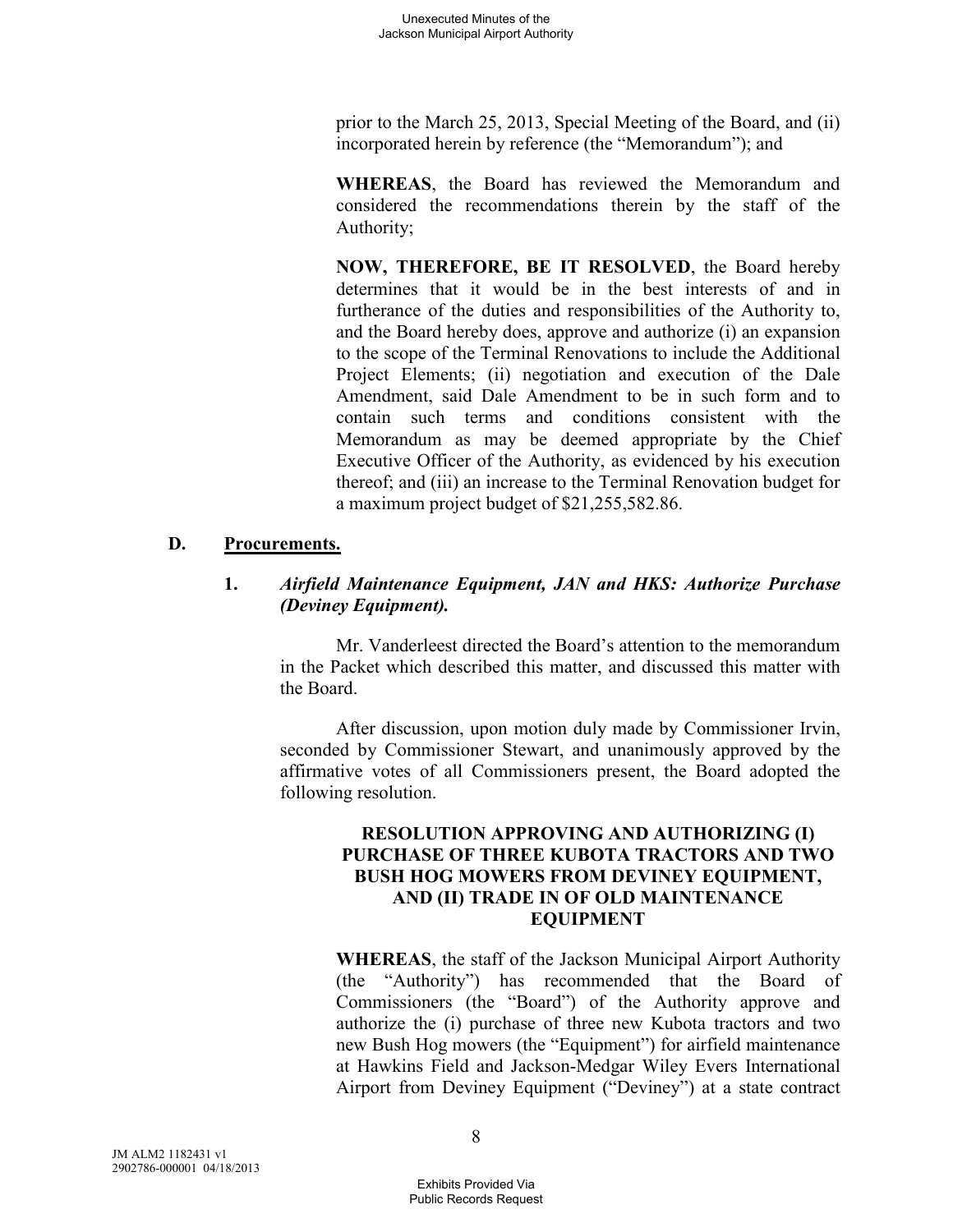price of \$121,565.30, and (ii) trade-in of three existing tractors and two Alamo cutters for a credit of \$38,500, as more particularly described in that certain memorandum dated March 12, 2013, (i) included in the packet distributed to the Board prior to the March 25, 2013, Special Meeting of the Board, and (ii) incorporated herein by reference (the "Memorandum"); and

**WHEREAS**, the Board has reviewed the Memorandum and considered the recommendations therein by the staff of the Authority;

**NOW**, **THEREFORE, BE IT RESOLVED**, the Board hereby determines that it would be in the best interests of and in furtherance of the duties and responsibilities of the Authority to, and the Board hereby does (i) approve and authorize purchase of the Equipment at the state contract price of \$121,565.30 and (ii) trade-in of the existing equipment for a credit of \$38,500.

#### **E. Grants.**

There was no discussion or action regarding grants at the Meeting.

# **F. Other Matters.**

# **1.** *State of Mississippi, Department of Finance and Administration – Office of Air Transport Services, Ground Lease, JAN: Approve Extension.*

Mr. Vanderleest directed the Board's attention to the memorandum in the Packet which described this matter, and discussed this matter with the Board.

After discussion, upon motion duly made by Commissioner Stewart, seconded by Commissioner Glover, and unanimously approved by the affirmative votes of all Commissioners present, the Board adopted the following resolution.

### **RESOLUTION APPROVING AND AUTHORIZING RENEWAL OF GROUND LEASE AT JACKSON-MEDGAR WILEY EVERS INTERNATIONAL AIRPORT TO THE STATE OF MISSISSIPPI DEPARTMENT OF FINANCE AND ADMINISTRATION – OFFICE OF AIR TRANSPORT SERVICES**

**WHEREAS**, the Jackson Municipal Airport Authority (the "Authority") currently leases approximately 12,500 square feet of land along the west side of South Hangar Drive (the "Premises") at Jackson-Medgar Wiley Evers International Airport ("JAN") to the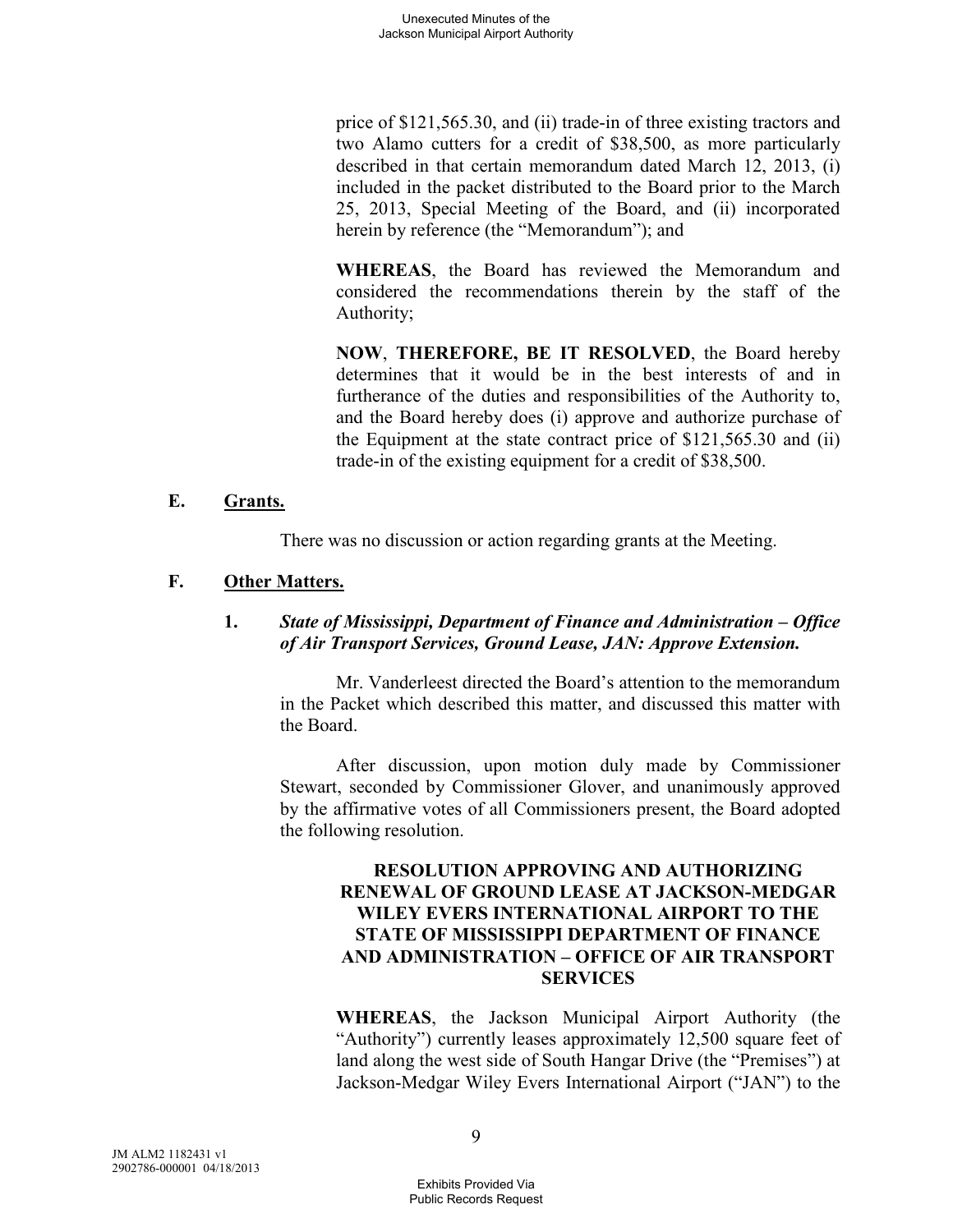State of Mississippi Department of Finance and Administration – Office of Air Transport Services (the "State") at a rental rate of \$.25 per square foot, which is the Authority's standard ground lease rate at JAN; and

**WHEREAS**, the State has requested, and the staff of the Authority has recommended, that the Board of Commissioners of the Authority (the "Board") approve an extension of the current lease term for the Premises for an additional one year, effective July 1, 2013, at the same rental and subject to the same terms currently in effect (the "DFA Lease"), all as set forth in that certain memorandum dated March 11, 2013, (i) included in the packet distributed to the Board prior to the March 25, 2013, Special Meeting of the Board, and (ii) incorporated herein by reference (the "Memorandum"); and

**WHEREAS**, the Board has reviewed the Memorandum and considered the recommendation set forth therein by the staff of the Authority;

**NOW, THEREFORE, BE IT RESOLVED**, the Board hereby determines that it would be in the best interests of and in furtherance of the duties and responsibilities of the Authority to, and the Board hereby does, approve and authorize negotiation and execution of the DFA Lease, said DFA Lease to be in such form and to contain such terms and conditions consistent with the Memorandum and herein as may be deemed appropriate by the Chief Executive Officer of the Authority, as evidenced by his execution thereof.

# **2.** *Artwork Loan Agreement with Jackson Public School: Authorize Agreement.*

Mr. Vanderleest directed the Board's attention to the memorandum in the Packet which described this matter, and discussed this matter with the Board.

After discussion, upon motion duly made by Commissioner Stewart, seconded by Commissioner Glover, and unanimously approved by the affirmative votes of all Commissioners present, the Board adopted the following resolution.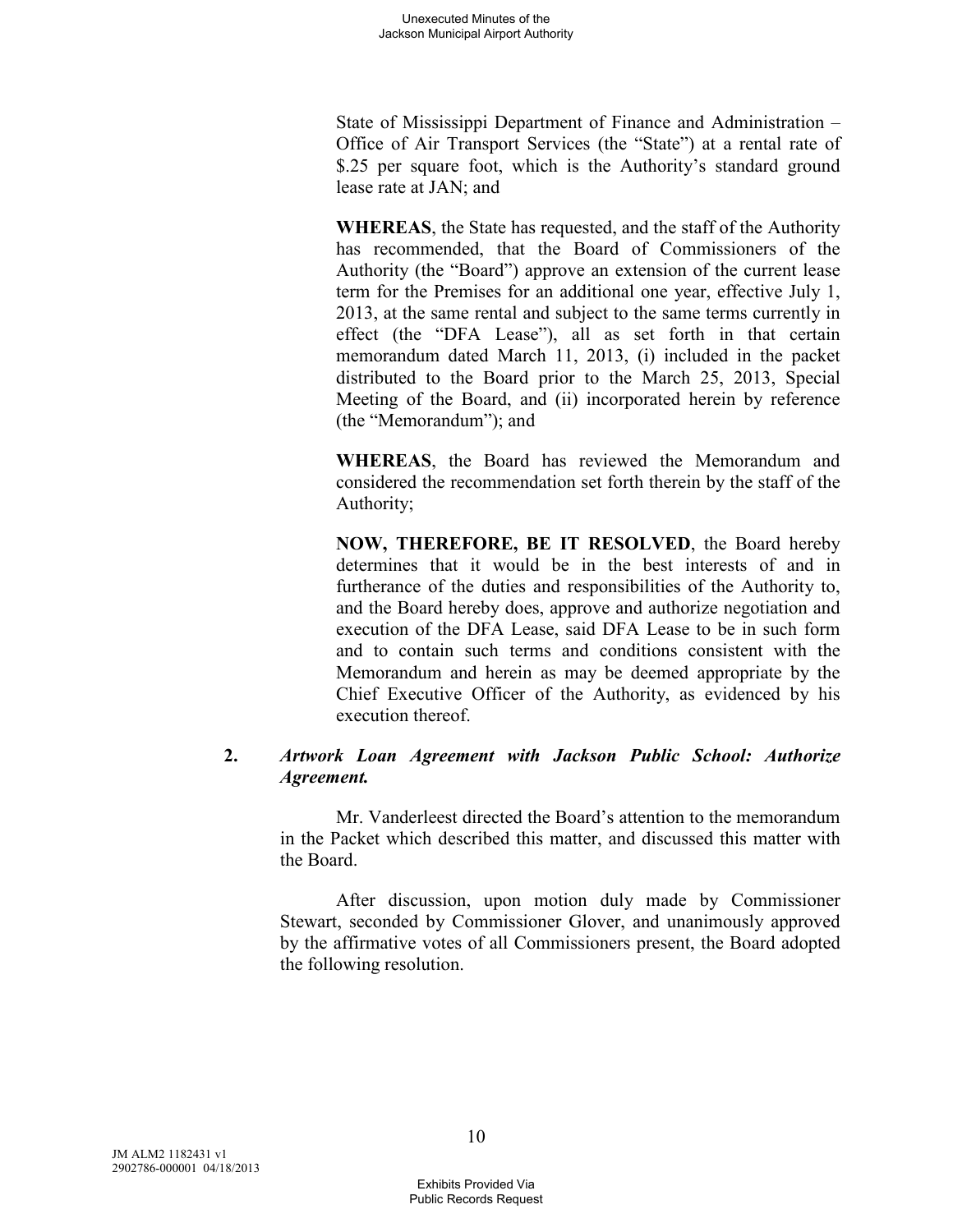# **RESOLUTION APPROVING AND AUTHORIZING AGREEMENT WITH JACKSON PUBLIC SCHOOL DISTRICT REGARDING LOAN OF ART WORK TO LANIER HIGH SCHOOL**

**WHEREAS**, the staff of the Jackson Municipal Airport Authority (the "Authority") has requested that the Board of Commissioners (the "Board") of the Authority approve and authorize negotiation and execution of an agreement with the Jackson Public Schools District ("JPS") to loan twelve (12) framed photographs from the Mississippi Images series previously displayed at Jackson-Medgar Wiley Evers International Airport to be displayed at Lanier High School in Jackson, Mississippi from April 2013 through March 2014 (the "Agreement"), all as more particularly described in that certain memorandum dated March 15, 2013, (i) included in the packet distributed to the Board prior to the March 25, 2013, Special Meeting of the Board, and (ii) incorporated herein by reference (the "Memorandum"); and

**WHEREAS**, the Board has reviewed the Memorandum and considered the recommendation therein by the staff of the Authority;

**NOW, THEREFORE, BE IT RESOLVED**, the Board hereby determines that it would be in the best interests of and in furtherance of the duties and responsibilities of the Authority to, and the Board hereby does, approve and authorize negotiation and execution of the Agreement, said Agreement to be in such form and to contain such terms and conditions consistent with the Memorandum, as may be deemed appropriate by the Chief Executive Officer of the Authority, as evidenced by his execution thereof.

# **3.** *Early Issues.*

Mr. Vanderleest asked the Board to consider approval of an Early Issue Claim in the amount of \$8,184.15 payable to Commissioner Patton. A copy of the Early Issue Claim is attached as an exhibit to the minutes of the Meeting.

After discussion, upon motion duly made by Commissioner Stewart, seconded by Commissioner Irvin, and approved by the affirmative votes of Commissioners Glover, Irvin and Stewart, with Commissioner Patton abstaining, the Board adopted the following resolution.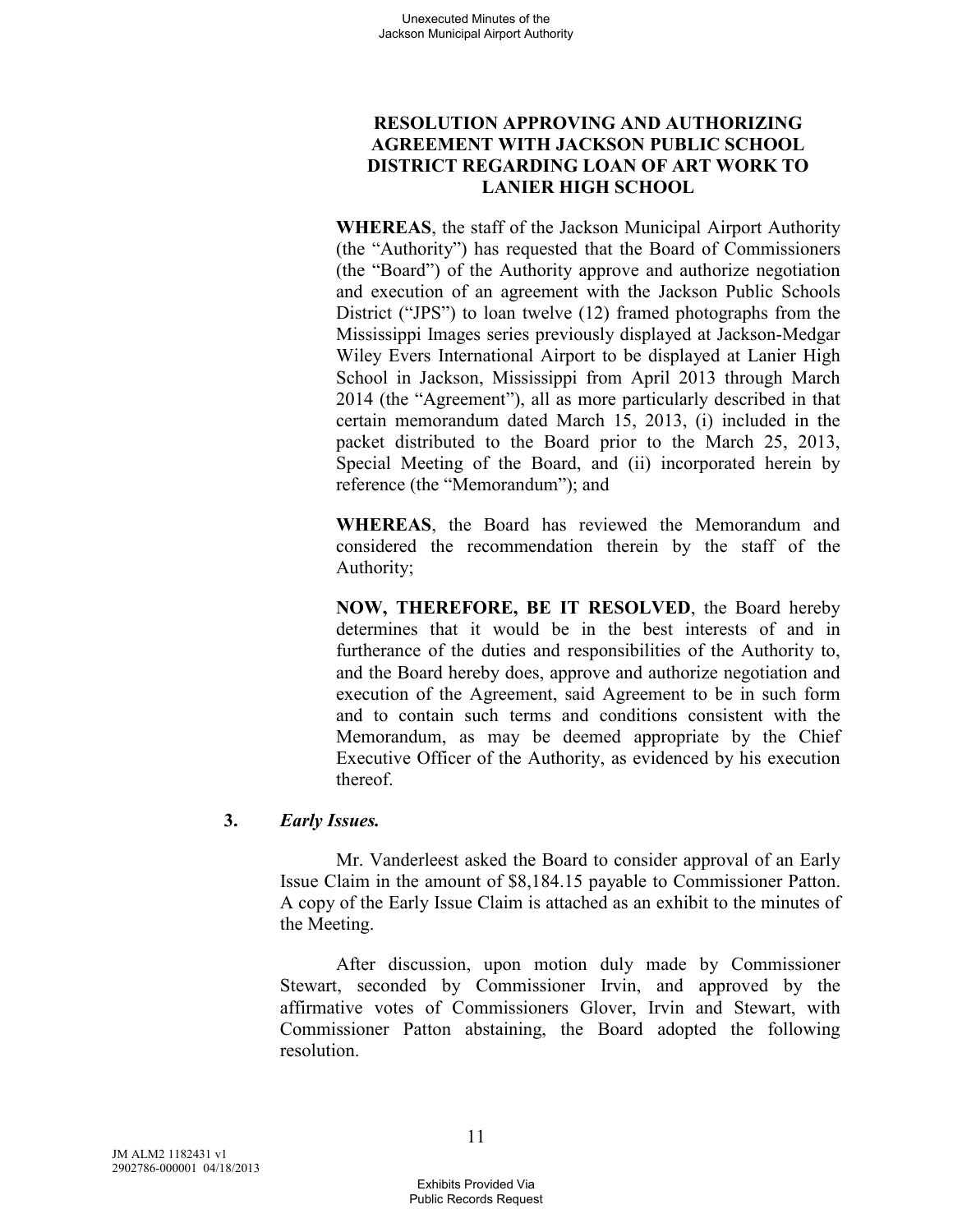# **RESOLUTION APPROVING AND AUTHORIZING PAYMENT OF EARLY ISSUE CLAIM**

**WHEREAS**, the staff of the Jackson Municipal Airport Authority (the "Authority") has recommended that the Board of Commissioners of the Authority (the "Board") approve and authorize prompt payment of a certain early issue claim (the "Early Issue Claim"), a description of the Early Issue Claim being (i) attached as an exhibit to the minutes of the March 25, 2013, Special Meeting of the Board and (ii) incorporated herein by reference; and

**WHEREAS**, the Board has reviewed the Early Issue Claim and considered said recommendation by the staff of the Authority;

**NOW, THEREFORE, BE IT RESOLVED**, the Board hereby determines that the Early Issue Claim is an appropriate and proper expense incurred in connection with authorized responsibilities and duties of the Authority, and hereby approves and authorizes prompt payment of the Early Issue Claim in the total amount of \$8,184.15.

#### **4.** *Board Travel.*

There was no discussion or action regarding Board Travel at the Meeting.

# **VI. DISCUSSION: STRATEGIC INITIATIVES.**

There was no discussion or action regarding strategic initiatives at the Meeting.